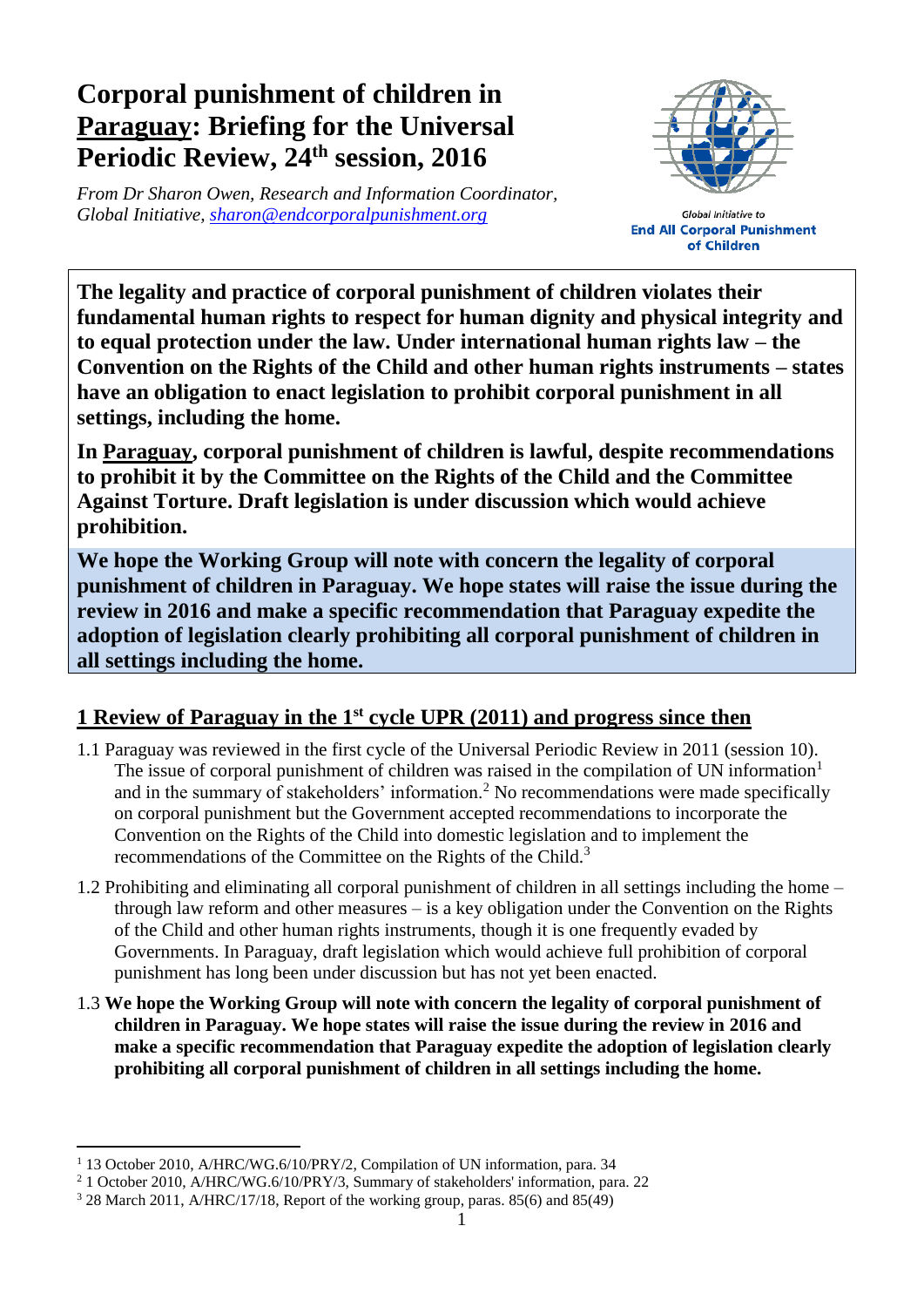## **2 Legality of corporal punishment in Paraguay**

- 2.1 *Summary:* In Paraguay, corporal punishment of children is unlawful in the penal system and in some alternative care settings, but it is not fully prohibited in alternative care settings or in the home, day care, schools and penal institutions. Draft legislation is under discussion which would achieve prohibition.
- 2.2 *Home (lawful):* Article 4 of the Children and Adolescents Code 2001 states that parents are obliged to protect their children from violence and abuse and article 70 states that parental rights include the right and obligation to "educate and guide" their children. The Code does not confirm a right to punish children but neither does it explicitly prohibit all corporal punishment in childrearing. Article 72 of the Code states that parental authority can be suspended in the case of "violence that harms the physical or mental health and safety of the children, even if it is exercised by way of discipline, and without prejudice to other measures appropriate to the gravity of the act": this protects children from severe corporal punishment but does not clearly prohibit all forms of corporal punishment. Similarly, article 134 of the Penal Code 1998 punishes child abuse involving the infliction of "considerable psychological pain, severe and repeated mistreatment or damage to health" but does not address all forms of corporal punishment.
- 2.3 A Bill is under discussion that would prohibit all corporal punishment of children. Article 2 of the Good Treatment of Children and Adolescents Bill states (unofficial translation): "The use of physical punishment or any kind of cruel and humiliating treatment as a form of correction or discipline by parents, guardians, managers and anyone else responsible for the upbringing, care, education, attention, treatment and protection of children and adolescents is forbidden…." Article 3 defines corporal punishment as "disciplinary measures in which physical force is used, for the purpose of causing pain or discomfort, however light, to the child or adolescents, to correct, control or change behaviour". The Bill was introduced in August 2014 and scrutinised and passed by six parliamentary committees; following consideration in the plenary in the House of origin, the Bill was returned to the Committees for further analysis.<sup>4</sup>
- 2.4 *Alternative care settings (partially prohibited):* Corporal punishment is prohibited in shelter homes under articles 21 and 28 of the Enabling Regulations for the operation of shelter homes for children and adolescents in the special protection system 2006 under the Children and Adolescents Code 2001. There is no explicit prohibition of corporal punishment in other alternative care settings.
- 2.5 *Day care (lawful):* There is no explicit prohibition of corporal punishment in all early childhood care settings and in day care for older children.
- 2.6 *Schools (lawful):* A number of laws protect students' dignity, including the Children and Adolescents Code 2001 (arts. 21, 22 and 114) and the General Education Law 1998 (art. 125), but there is no clear prohibition of corporal punishment.
- 2.7 *Penal institutions (unlawful):* Corporal punishment is explicitly prohibited as a disciplinary measure in penal institutions in article 245 of the Children and Adolescents Code 2001.
- 2.8 *Sentence for crime (unlawful):* There is no provision for judicial corporal punishment in criminal law.

 $\overline{a}$ 

<sup>4</sup> Global Infancia, correspondence with the Global Initiative, 11 June 2015